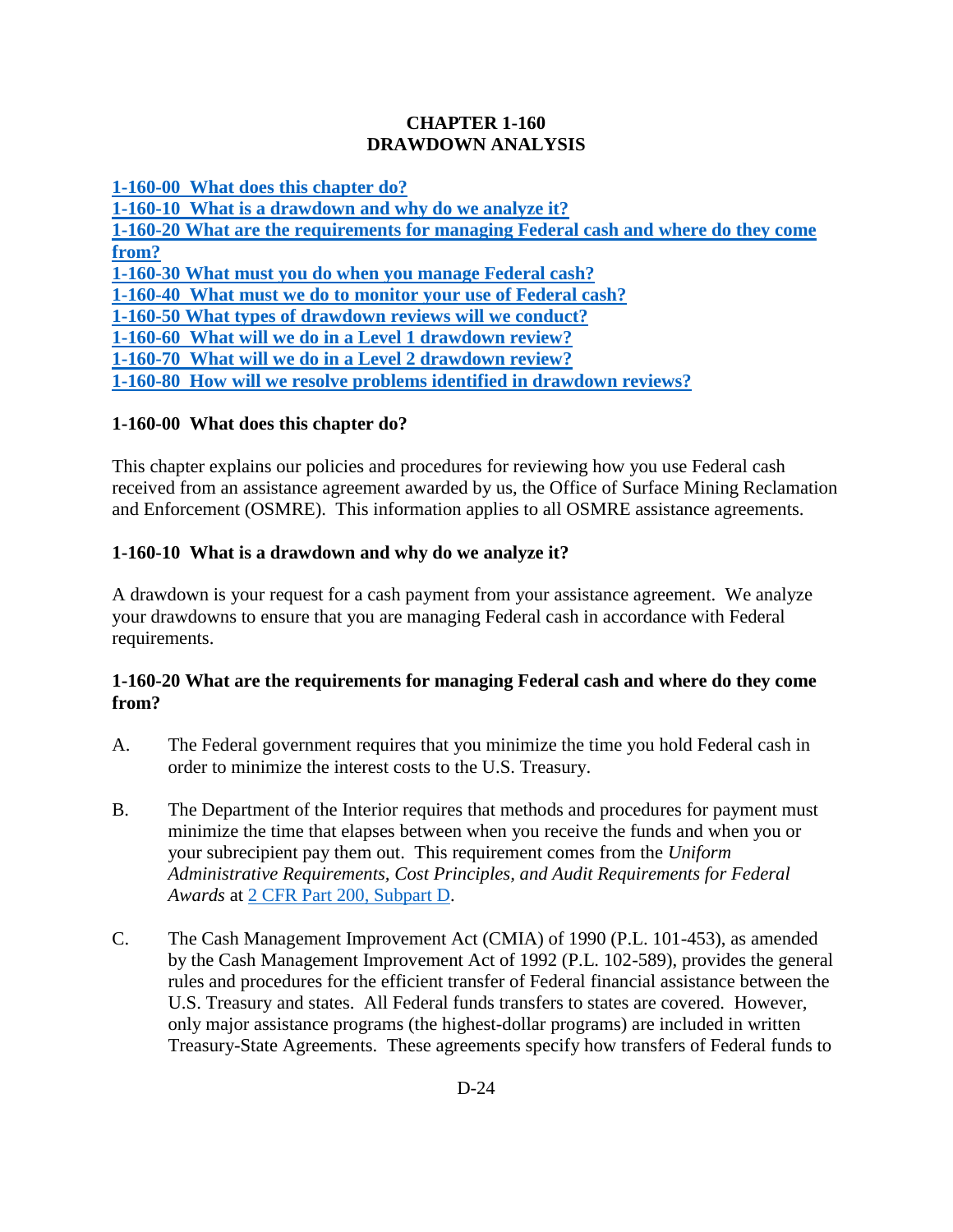states will take place. They assess interest liability for not performing the terms of the agreement.

D. U.S. Treasury *Rules Applicable to Federal Assistance Programs not Included in a Treasury-State Agreement*, at [31 CFR 205,](http://www.ecfr.gov/cgi-bin/text-idx?SID=f8b92947e4700b6fe47d653de8da30fa&mc=true&node=pt31.2.205&rgn=div5) require you to minimize the time between when you drawdown Federal funds and pay them out for your assistance program. The payments must be limited to the minimum amounts you need. The payment must be timed in accord with your actual, immediate cash requirements to carry out your program. The timing and amount of payments must be as close as is administratively feasible to your actual cash outlay for direct program costs and the appropriate share of any allowable indirect costs. You must exercise sound cash management in paying funds to any subrecipients.

# <span id="page-1-0"></span>**1-160-30 What must you do when you manage Federal cash?**

- A. You must limit advances of Federal funds to the minimum amount you need to meet your actual and immediate cash payments.
- B. You must pay out Federal funds as soon as is administratively feasible under your financial management systems.
- C. If you have a CMIA Treasury-State Agreement, you must comply with it.

# <span id="page-1-1"></span>**1-160-40 What must we do to monitor your use of Federal cash?**

- A. We must monitor your compliance with Federal requirements. We will review your use of funds paid by Treasury to ensure that you do not request excessive amounts of advance funds and that you do not keep cash in excess of the immediate need.
- B. We will determine the appropriate timing, magnitude and complexity for our review.
- C. If we find indications during a drawdown review that Federal funds may not be properly accounted for, we will review the issue sufficiently to determine whether further action is needed.

#### <span id="page-1-2"></span>**1-160-50 What types of drawdown reviews will we conduct?**

- A. We will perform a Level I drawdown review the first time we review your systems, after significant changes to your systems, or when the reviewer determines it is appropriate. A Level I review has the following objectives.
	- 1. To understand your systems for requesting and making payments.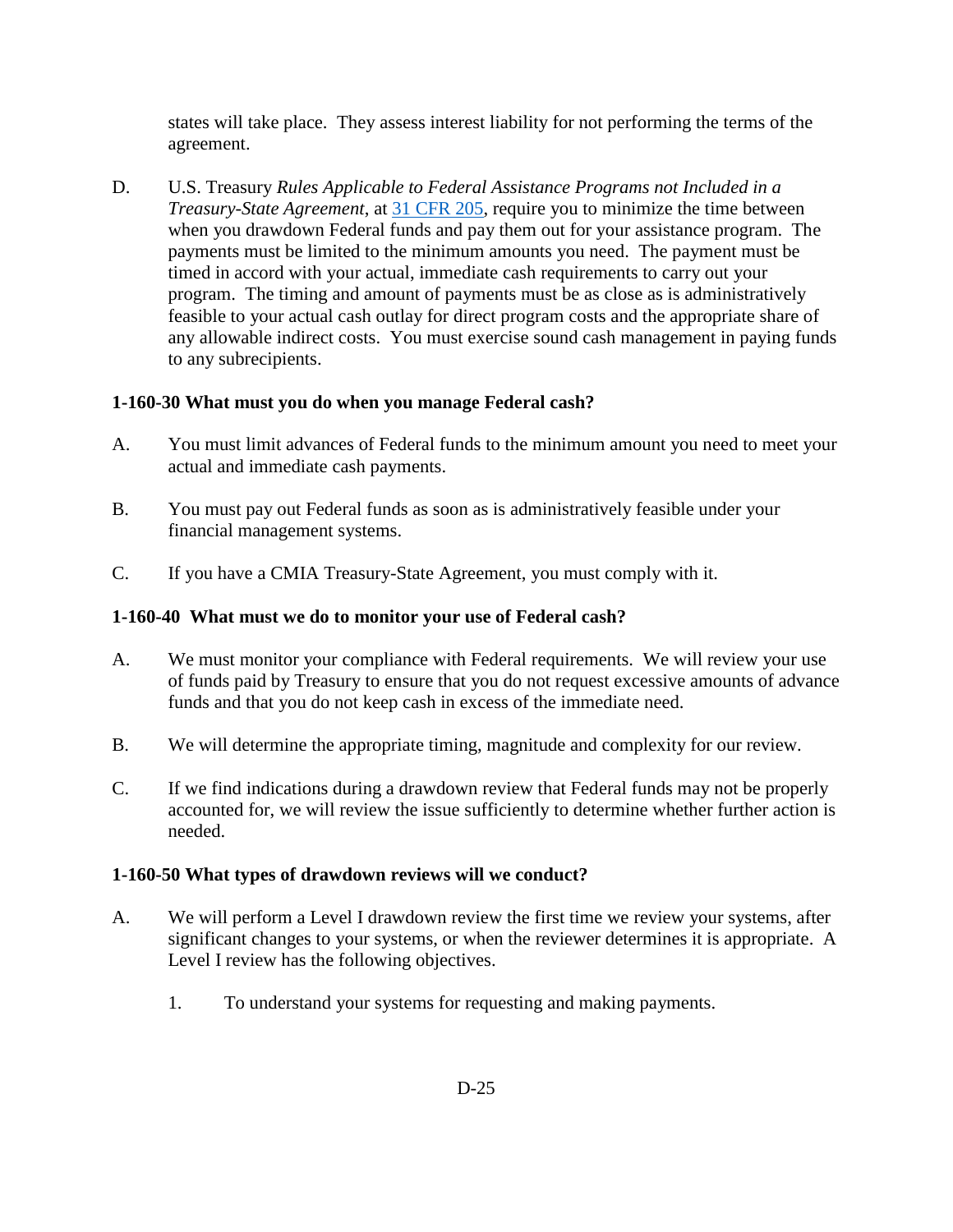- 2. To determine in calendar days the minimum administratively-feasible time for you to make payments.
- 3. To identify major problems or changes in your systems.
- B. We will periodically perform a Level II review to monitor continuing performance of a system we have previously reviewed. The objective of the review is to determine whether your systems for requesting and paying Federal funds continue to comply with Federal requirements.

# <span id="page-2-0"></span>**1-160-60 What will we do in a Level 1 drawdown review?**

- A. We will review your procedures to the extent needed to draw and support conclusions about your systems.
	- 1. The reviewer will collect information about your systems. This phase may include the following steps:
		- a. Review your laws, regulations, policies, procedures and financial management systems. This will include reviewing your processes for requesting, and paying out Federal funds.
		- b. Flowchart or outline the processing steps according to your written policies, and/or the actual procedures being followed.
		- c. Test the procedures used to request Federal funds. If you have multiple OSMRE assistance programs, we will review transactions adequate to test each program.
		- d. Test the procedures for paying out Federal funds.
		- e. Develop an expenditure rate. Compare the amount of Federal funds requested to your expenditure rate.
		- f. Determine the frequency rate for cash draws.
		- g. Track the amount of the cash balance on hand, and the Federal funds requested for each drawdown request.
	- 2. Evaluate the data to make the following determinations:
		- a. What is the actual and optimum number of days required to pay funds under your systems?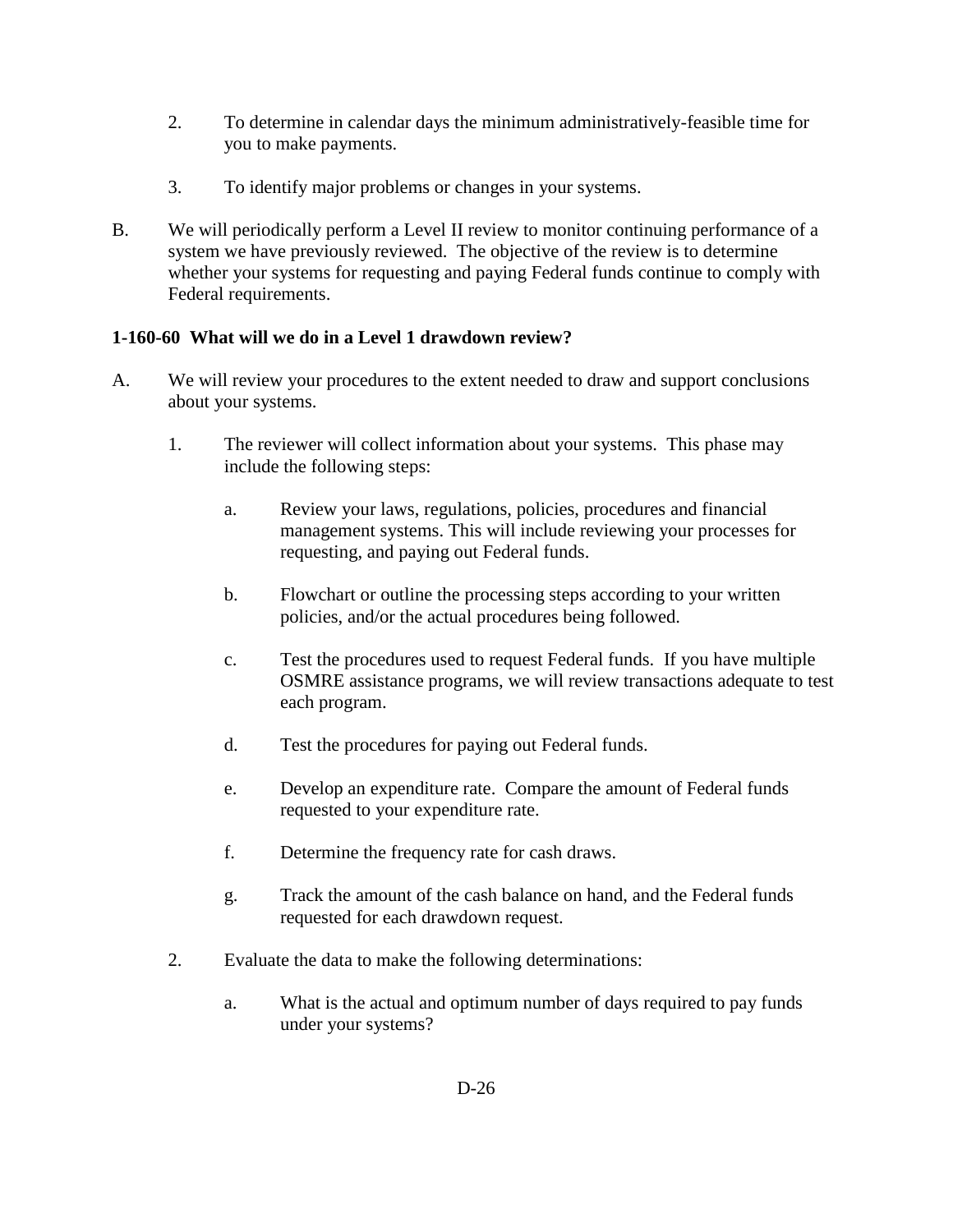- b. Do significant trends exist or are they developing?
- c. Are there any procedures under your control which should be corrected or streamlined?
- d. Are there any procedures not under your control which can be streamlined?
- B. The awarding office will report the review findings.
	- 1. We will write a report explaining and justifying the office's findings and recommendations determinations about your systems and file the report with adequate supporting documentation in the official assistance agreement file.
	- 2. We will present the results of the review to you. If necessary, the awarding office will work with you to resolve any issues or recommendations.

#### <span id="page-3-0"></span>**1-160-70 What will we do in a Level 2 drawdown review?**

- A. Our awarding office will review the minimum number of cash requests and payments required to determine whether there have been any changes in the payment practices or timeframes established in the level I review.
- B. We will determine whether you are requesting cash payments on an advance or reimbursement basis. If we find that you continue to operate on a reimbursement basis, the review is complete.
- C. If you are requesting cash advances, we will determine whether your system continues to meet the timeliness standard for paying out Federal funds. If we find that you continue to pay out Federal funds timely, the review is complete.
- D. If there have been significant changes in your systems, we will conduct a level 1 review or other review steps as necessary to determine that the systems are in compliance.
- E. We will complete and document the review.
	- 1. If the review raised any issues or concerns, our awarding office will work with you to resolve the findings.
	- 2. Our awarding office will file the review and any supporting documentation in its official assistance agreement file.

#### <span id="page-3-1"></span>**1-160-80 How will we resolve problems identified in drawdown reviews?**